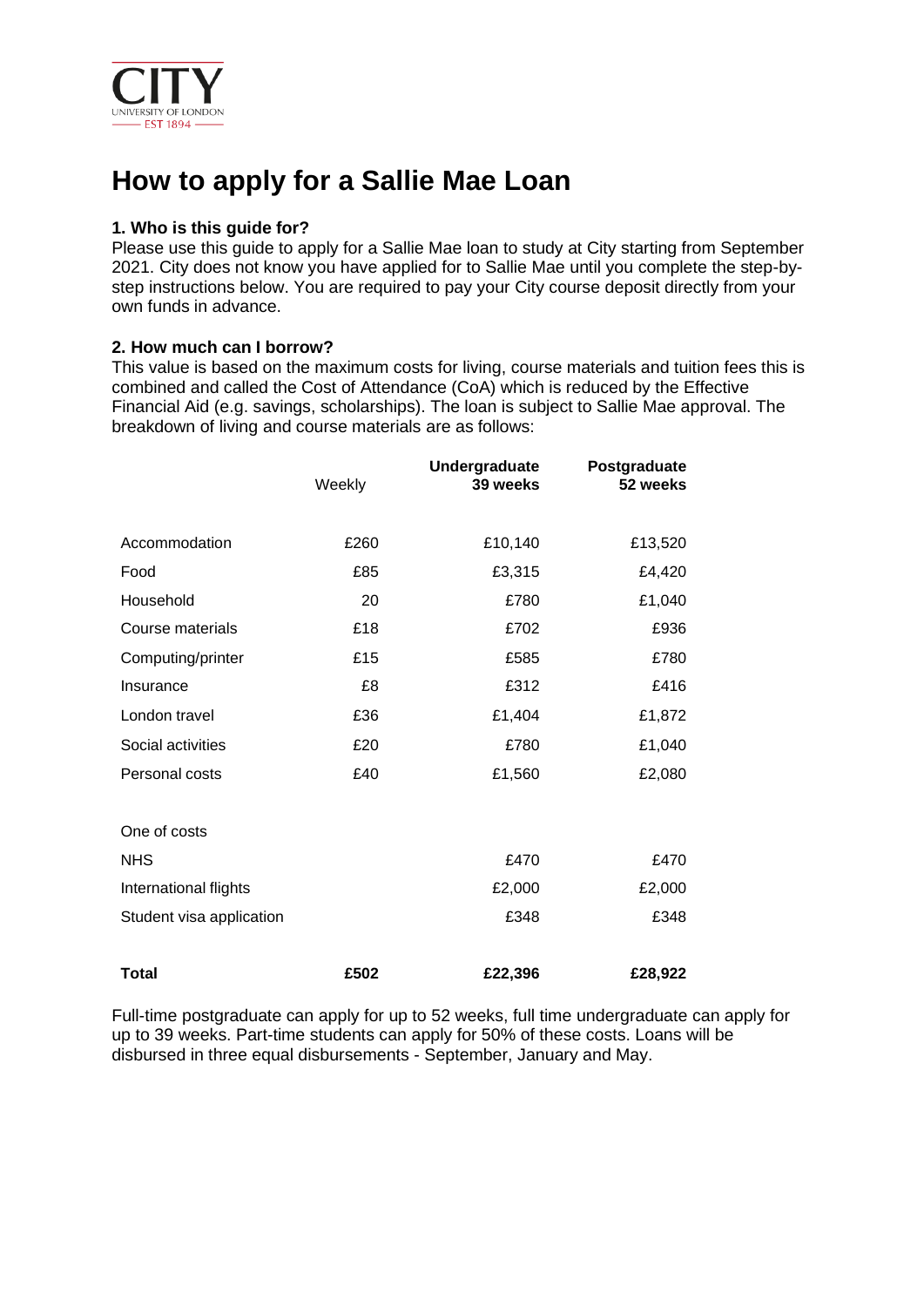## **3. How do I apply?**

A. Download and complete the City Cost of Attendance calculator (excel file) you will need:

- $\checkmark$  Your City student application number
- ✓ Your course tuition fee rate.

B. Complete the City US Student Loan Application form online

C. [https://cityunilondon.eu.qualtrics.com/jfe/form/SV\\_9FADoIsRfG9KsiW](https://cityunilondon.eu.qualtrics.com/jfe/form/SV_9FADoIsRfG9KsiW)

You will need:

- $\checkmark$  Your City student application number;
- ✓ Copy of your Cost of Attendance Calculator;
- $\checkmark$  The value of the loans you wish borrow
- ✓ Your course tuition fee rate.

#### **4. Are any courses not eligible for Sallie Mae loans?**

No.

#### **5. How will my tuition fees be paid?**

You are required to pay your course deposit directly from your own funds. The remaining balance will be deducted in three instalments from each of the three loan disbursements in September, January and May. If your loan does not cover the entire tuition fee instalment due the City Income Team will contact you to arrange payment.

#### **6. What fees and interest will I be charged?**

Please visit<https://www.salliemae.com/> for full details on fees and interest charged by Sallie Mae. City does not charge any loan fees, City's third-party agent Western Union Business Solutions, acts on our behalf receiving the Direct Loan funds in USD and then exchanges the funds into GBP according to their daily exchange rate. The exchange rate fluctuates across the academic year.

## **7. What documents can I use to show I am expecting US loans?**

US student loan applications will be processed from  $1<sup>st</sup>$  June. Eligible students will be issued with a Proof of Direct Loans Letter which can be used as evidence of student loans when applying for a UK student visa. Students cannot apply for a UK student visa no more than three months before the start of their course. For information about applying for a student visa please contact the International Student Advice team [https://www.city.ac.uk/international/visa-immigration-advice.](https://www.city.ac.uk/international/visa-immigration-advice)

#### **8. What if I have more questions?**